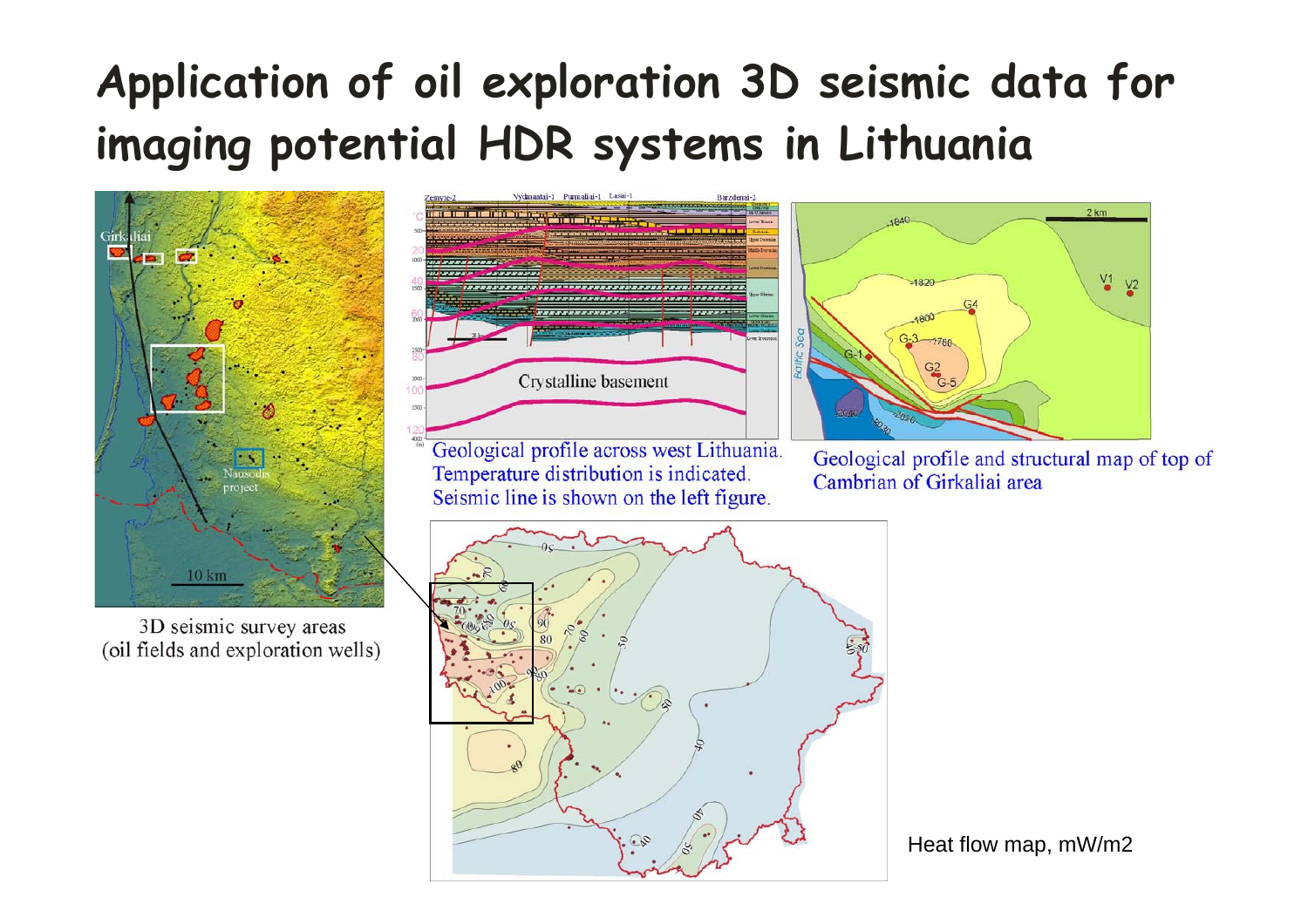

**Profile A**. The main feature is the Vydmantai<br>shear zone dissected by well V-1. It is represented by fractured cataclisites. The paralleling structures induce strong seismic anisotropy in the hosting rocks...



Profile D. Crosses Vydmantai geothermal wells. Vydmantai Shear is identified. Also, some paralleling features are visible that correlate with brecciated zones in well V-1. Photo shows cataclisite from Vydmantai Shear.



Depths of S1In reflector

Foot wall

Amplitude map at the top of basement

Hanging wal



**Profiles E, G**. Crosses well G-4 at two different directions. They reveal reflection anisotropy. A strong reflection body is crossed that is traced from well G-2 to well G-4. Its nature remains uncertain, but those wells show specific high-angle



Profile B. Well G-2 crossed strongly fractured utramilonitic weathered zone at depth 2315 m (photo). It correlates with low angle reflector. A complex geometry of Telsiai fault is seen.



Profile C. Inclined Telsiai fault. Photo shows milonitised granulite. In the lower part the calcite punctuates the tachilite (fault activation during the platform stage)



Seismic reflection strength map



500 m bellow basement top (roughly 2.5 km depth). "Double" nature of Telsiai fault is recognised in the east (subvertical and inclined to the north features). Vydmantai shear is clear.

Anisortopic fabric is evident to the west.

 $G<sub>2</sub>$ . . . . . . . . . . . . . . .

**Profile F.** Well G-3 penetrated milonites (angle 40°) (photo). Their anisotropic fabric is well seen on the seismic profile. It is cut by later-stage massive granites. To the east of well G3





Seismic section and amplitude map, 1.1 km bellow the basement top. Telsiai fault is well identified. A strong reflector is traced at the depth 3.5 km that has similar features to low-